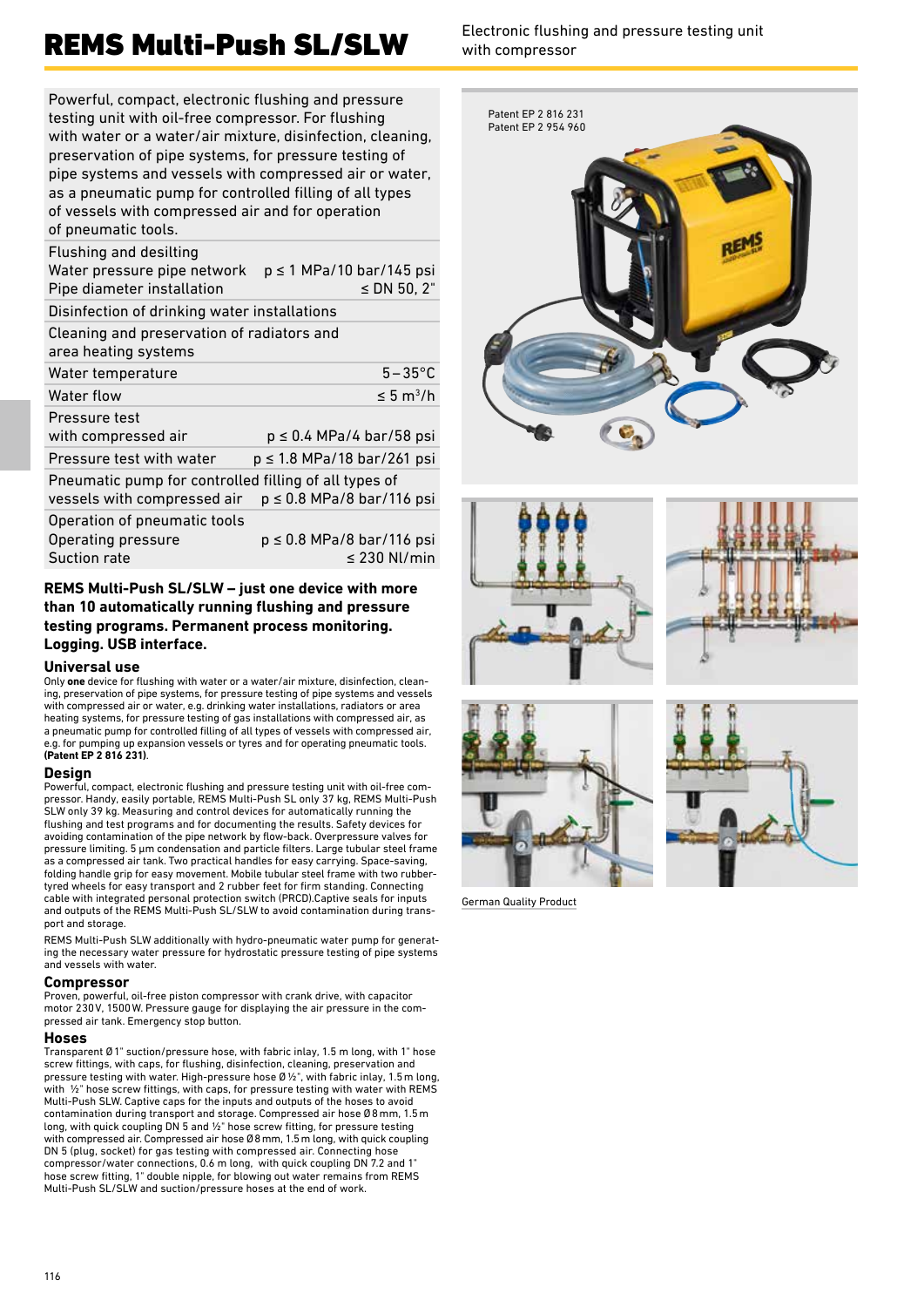#### **Input and control unit**

More than 10 flushing and test programs in 26 languages. Easy desilting operation by buttons to switch over the air supply during the flushing process. Menu-guided input and menu-guided control for flushing drinking water installations according to EN 806-4:2010 with the possibility for the user to change the factory-set default values for adaptation to the applicable national safety provisions, rules and regulations for the application site. Format selection for date and time and selection of the different units. Input and control unit with 3" display with modern LCD technology, 76 mm screen diagonal, 128×64 pixels. Permanent process monitoring during the program sequences. USB port for USB stick or printer. The respective latest version software for the input and control unit is available via USB stick as a download under www.rems.de > Downloads > Software.

#### **Desilting and flushing**

Buttons for easy switching of the air supply during the flushing process when desilting radiator and flat heater systems with the following possibilities: (1) without compressed air, (2) intermittent compressed air, (3) constant compressed air.

#### **Flushing according to EN 806-4**

Flushing of drinking water installations with water or with a water/air mixture with intermittent compressed air in accordance with EN 806-4:2010 and information leaflet "Flushing, Disinfection and Commissioning of Drinking Water Installations" (August 2014) of the German Central Association for Sanitary, Heating and Air Conditioning (ZVSHK).

#### **Disinfection**

REMS V-Jet TW disinfection unit for disinfection of drinking water installations in accordance with EN 806-4:2010 and information leaflet "Flushing, Disinfection and Commissioning of Drinking Water Installations" (August 2014) of the German Central Association for Sanitary, Heating and Air Conditioning (ZVSHK) and other pipe systems, as an accessory. REMS Peroxi Color, consisting of a 1l bottle of REMS Peroxi dosing solution for disinfection of approx. 100l line volume and 20ml bottle of red REMS Color dye for dyeing the dosing solution for filling and wash-out check, pipette for checking the effectiveness of the dosing solution (page 119). Feeding of the disinfectant solution without additional dosing pump **(Patent EP 2 954 960).**

#### **Cleaning and preservation**

REMS V-Jet H cleaning and preservation unit for cleaning and preserving radiators and area heating systems, as an accessory. Cleaner, dyed green for filling and wash-out check and corrosion protection, dyed blue for filling check, for approx. 100 l line volume respectively (page 119). Feeding of cleaner and corrosion protection without additional dosing pump **(Patent EP 2 954 960 pending).**

#### **Pressure testing with compressed air**

Leak testing of drinking water installations with compressed air according to information leaflet "Leak Testing of Drinking Water Installations with Compressed Air, Inert Gas or Water" (January 2011) of the German Central Association for Sanitary, Heating and Air Conditioning (ZVSHK), <u>leak testing of gas installations </u><br><u>with compressed air</u> according to the technical rule "DVGW-TRGI 2018, Technical Rules for Gas Installations - DVGW Worksheet G 600" of the German Gas and Water Association (DVGW) and leak testing of other pipe systems and vessels with compressed air.

Load testing of drinking water installations with compressed air according to information leaflet "Leak Testing of Drinking Water Installations with Compressed Air, Inert Gas or Water" (January 2011) of the German Central Association for Sanitary, Heating and Air Conditioning (ZVSHK), load testing of gas installations with compressed air according to the technical rule "DVGW-TRGI 2018, Technical Rules for Gas Installations - DVGW Worksheet G 600" of the German Gas and Water Association (DVGW) and load testing of other pipe systems and vessels with compressed air.

#### **Pressure testing with water**

REMS Multi-Push SLW with hydro-pneumatic water pump for hydrostatic pressure testing of drinking water installations with water in accordance with EN 806-4:2010, test method A, B or C or test method B, modified in accordance with information leaflet "Leak Testing of Drinking Water Installations with Compressed Air, Inert Gas or Water" (January 2011) of the German Central Association for Sanitary, Heating and Air Conditioning (ZVSHK) and for pressure testing of other pipe systems and vessels.

#### **Pneumatic pump**

Pneumatic pump for controlled filling of all types of vessels with compressed air ≤ 0.8 MPa/8 bar/116 psi, with automatic switch-off on reaching the preset air pressure, e.g. for pumping up expansion vessels or tyres.

#### **Operation of pneumatic tools**

Connection for pneumatic tools up to an air requirement ≤ 230 Nl/min, adjustable, for adaptation to the pneumatic tool being used. Pressure gauge for controlling the air pressure supplied by the compressed air tank. Pneumatic hose with quick coupling DN 7.2, as an accessory.

#### **Logging**

Results of the flushing and test programs are saved with date, time and log number in the selected language and can be transferred to USB stick or printer for documentation. Printer as an accessory. Additions to saved data, e.g. customer name, project number, tester, are possible on external devices (e.g. PC, laptop, tablet-PC, Smartphone).

with compressor



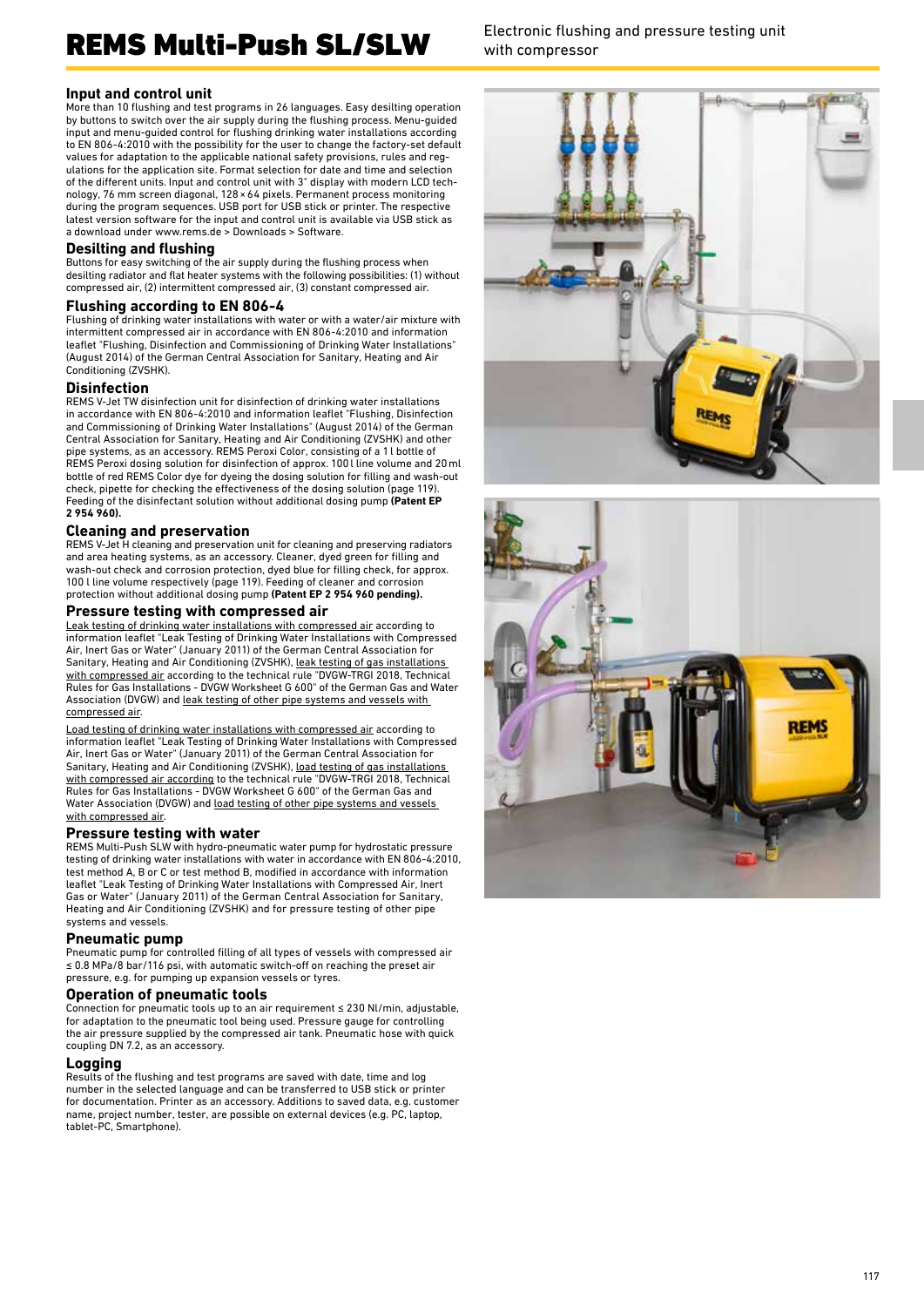with compressor

#### **Supply format**

**REMS Multi-Push SL Set.** Electronic flushing and pressure testing unit with oil-free compressor. For flushing with water or a water/air mixture, disinfection, cleaning, preservation of pipe systems, e.g. for desilting, cleaning and preservation of radiators and area heating systems, flushing and disinfection of drinking water installations, for pressure testing of pipe systems and vessels with compressed air, as a pneumatic pump for controlled filling of all types of vessels with compressed air  $p \le 0.8$  MPa/8 bar/116 psi, and for operation of pneumatic tools ≤ 230 Nl/min. Input and control unit. Piston compressor with crank drive, capacitor motor 230V, 50Hz, 1,500 W, person circuit breaker (PRCD). Mobile tubular steel frame. Fastenings for water inputs and outputs of the REMS Multi-Push. Two Ø 1" suction/pressure hoses, with fabric inlay, 1.5 m long, with 1" hose screw fittings, with caps. One Ø8 mm compressed air hose, 1.5 m long, with quick coupling DN 5 and G ½" hose screw fitting, for pressure testing with compressed air. Connecting hose compressor/water connections, 0.6 m long, with quick coupling DN 7.2 and 1" hose screw fitting, 1" double nipple, for blowing out water remains from REMS Multi-Push and suction/pressure hoses at the end of work. Without disinfection unit, without cleaning and preservation unit. In a carton

| Art.-No. |
|----------|
| 115610   |
|          |





### Other voltages on request.

#### **Supply format**

**REMS Multi-Push SLW Set.** Same as REMS Multi-Push SL Set, Art. No. 115610, additionally with hydro-pneumatic water pump for hydrostatic pressure testing of drinking water installations with water in accordance with EN 806-4:2010, test method A, B or C or test method B and for pressure testing of other pipe systems and vessels. One high-pressure hose Ø ½", 1.5 m long, with ½" hose screw fittings, with caps. In a carton.

| Art.-No. |  |
|----------|--|
| 115611   |  |
|          |  |

Other voltages on request.



#### **Accessories**

| Description                                                                                                                                                                                   | Art.-No. |  |
|-----------------------------------------------------------------------------------------------------------------------------------------------------------------------------------------------|----------|--|
| Fine filter with fine filter cartridge 90 um, washable,<br>with large dirt collection vessel                                                                                                  | 115609   |  |
| Fine filter cartridge 90 um, for fine filter with fine filter<br>cartridge 90 µm                                                                                                              | 043054   |  |
| Pressure gauge, $p \le 6$ MPa/60 bar/870 psi,<br>for pressure and leak testing of pipe systems<br>and vessels up to 6 MPa/60 bar/870 psi.                                                     | 115140   |  |
| Fine scaled pressure gauge, $p \le 1.6$ MPa/16 bar/<br>232 psi, for pressure and leak testing of pipe systems<br>and vessels up to 1.6 MPa/16 bar/232 psi. CL1.0.                             | 115045   |  |
| Fine scaled pressure gauge, $p \le 250$ hPa/250 mbar/<br>3.6 psi, for pressure and leak testing of pipe systems<br>and vessels up to 250 hPa/250 mbar/3.6 psi. CL1.6.                         | 047069   |  |
| <b>Compressed air hose Ø 14 mm, 1.5 m long, with quick</b><br>couplings DN 7.2 (plug, socket), for connecting<br>pneumatic tools                                                              | 115621   |  |
| <b>Compressed air hose Ø 8 mm, 7 m long, with</b><br>quick coupling DN 5 (plug) and G $\frac{1}{2}$ " hose screw fitting,<br>for pressure testing with compressed air.                        | 115667   |  |
| Compressed air hose Ø 8 mm, 1.5 m long, with<br>quick coupling DN 5 (plug, socket) for gas testing<br>with compressed air.                                                                    | 115747   |  |
| <b>High-pressure hose Ø 1/2", 7 m long, with G 1/2" hose</b><br>screw fittings, with caps, for pressure testing<br>of pipe systems and vessels with water with<br><b>REMS Multi-Push SLW.</b> | 115661   |  |
| Ø 1" suction/pressure hose, with fabric inlay, 1.5 m long,<br>with G 1" screw fittings for flushing, disinfection,<br>cleaning, preservation and pressure testing with water.                 | 115633   |  |
| Double nipple 1", for connecting 2 suction/pressure<br>hoses and blowing out the suction/pressure hoses                                                                                       | 045159   |  |